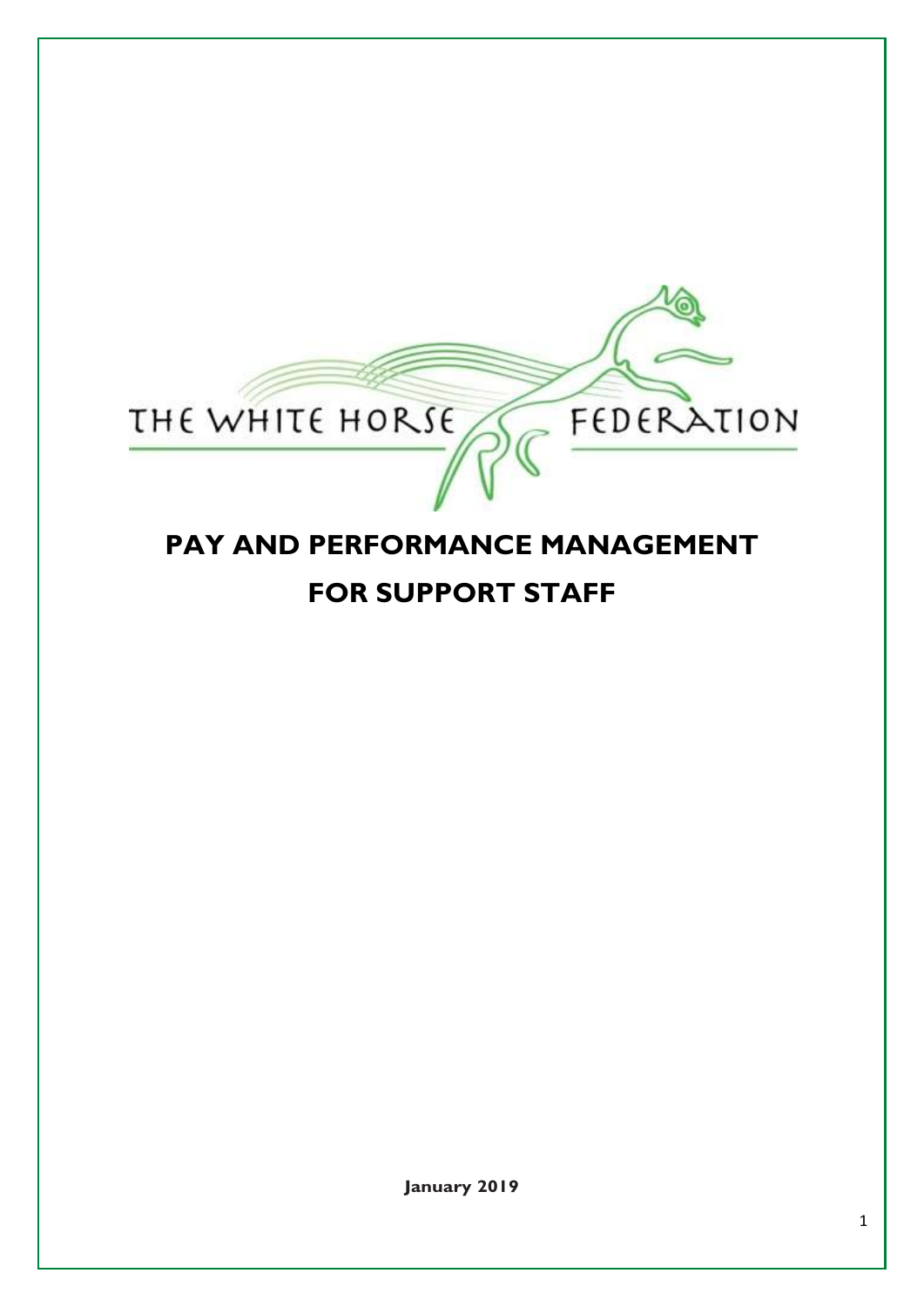# **SECTION ONE – PAY AND GRADING**

## 1. **INTRODUCTION AND PURPOSE**

All our staff are valued and should receive proper recognition and remuneration for their work and contribution to The White Horse Federation (TWHF). This policy seeks to ensure that the pay and grading of jobs is fair and nondiscriminatory and complies with equal pay legislation and associated codes of practice. It also seeks to provide the Federation with a pay framework which allows them to compete effectively with other employers in the local area and recognise skills and experience.

A consistent approach to pay and grading is applied across TWHF. This applies to all support staff, for example Teaching Assistants; clerical/administrative staff; Caretakers; Cleaners and Mid-day supervisors. Teaching staff should refer to the Pay Policy for Teaching Staff.

# 2. **SALARY QUERIES**

If a member of staff has a query about his/her salary s/he should, in the first instance, seek to resolve the matter informally with their line manager. If the matter remains unresolved it should be discussed with Central HR Services who will advise on next steps.

## 3. **JOB DESCRIPTIONS AND PERSON SPECIFICATIONS**

The HR Central Team will provide job descriptions for all members of staff on behalf of the Board. Job descriptions and person specifications need to be in place at the time of appointment and should be reviewed regularly as part of the performance management process to check that they are still appropriate. Any changes will be made in consultation with the employee. Job descriptions should identify key areas of responsibility and line management structures.

Job descriptions for new posts should be evaluated prior to advertisement to determine the correct grade – see section 10.

#### 4. **SALARY ON APPOINTMENT**

The Board has the overall responsibility for pay and grading for support staff as long as this complies with the TWHF's pay framework.

It is important for the Federation to meet its obligations under the equal pay legislation however there is still discretion when appointing within this framework as outlined below:

- there is the opportunity for TWHF to appoint at any point/salary within the evaluated grade both within the NJC and Hay scheme therefore account can be taken of relevant experience and qualifications
- TWHF does not have to appoint to the generic roles that have been produced by the Local Authority. If TWHF agrees a new and unique role then this can be evaluated as such
- the introduction of performance related pay for support staff allows TWHF to reward high performance
- allowances for honoraria and higher duty can be paid at the discretion of the Board– further guidance on these payments is given at paragraph 8
- introduction of market factor supplements, which TWHF can use for recruitment/retention purposes so long as they are consistently applied.

Where an appointment is made above the bottom of the grade, the budget holder should clearly document the rationale for doing so. Central HR should retain a note on the individual's personnel file clearly stating the reasons for doing so. In relation to appointments within the Hay grades, appointments should be made between the bottom of the scale and 90% of the mid-point (for example for a Q grade this would be between £30,754 and £32,145). If appointments are made above this level, then this decision should be made by the Board and Central HR should keep appropriate documentation to justify such a decision.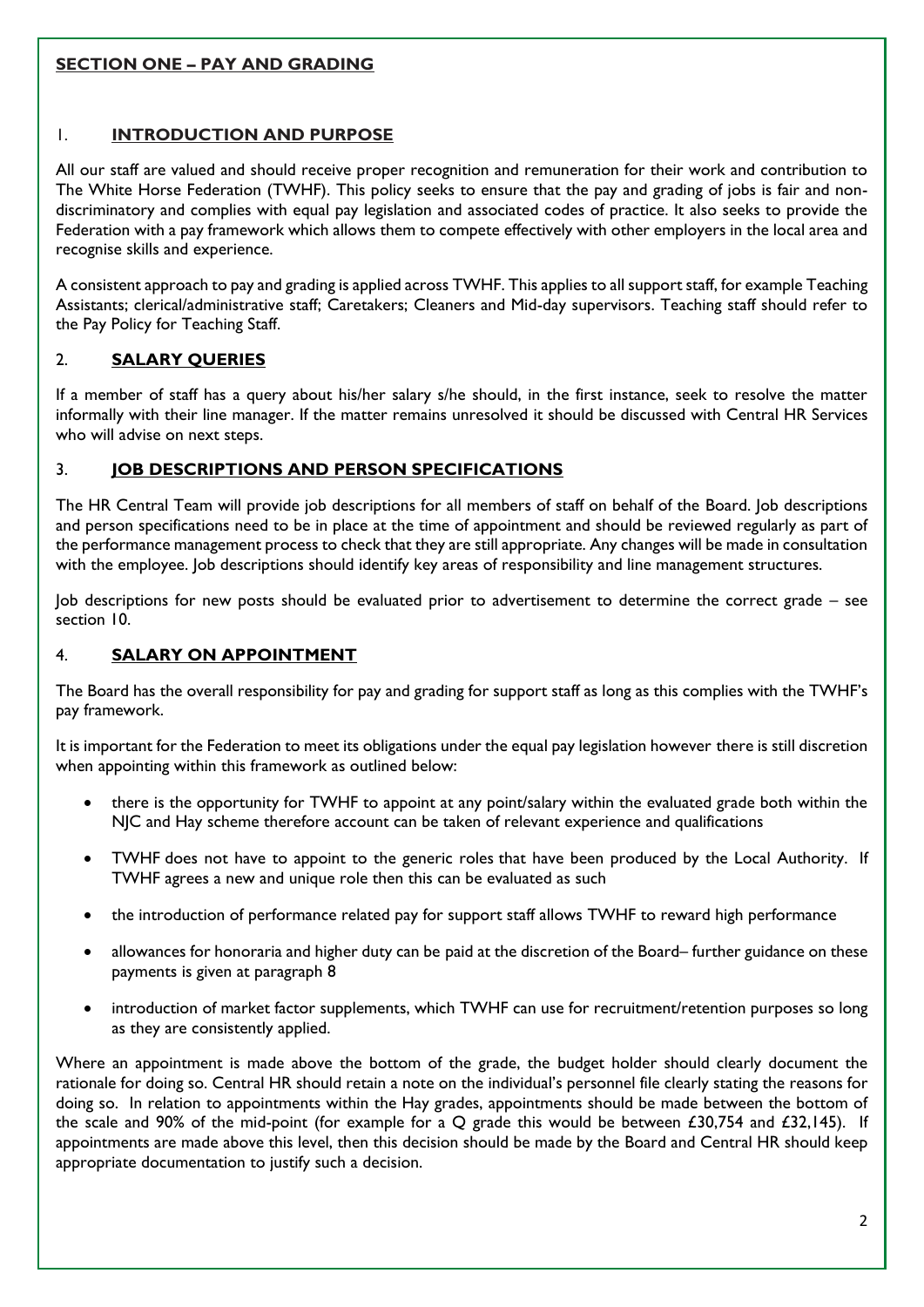To allow for a salary match with the candidate's current salary where s/he transfers from one local authority to another on the same grade, the individual would normally transfer on his/her current pay. If the new post is a promotion then it is usual for one extra increment to be offered.

# 5**. MARKET FACTOR SUPPLEMENTS**

Any market factor supplement considered for a post should be effected in line with the Market Factor Supplement guidance – copy attached at **Appendix 1**

If a market factor supplement is payable with the role, then this can be included in the advertised salary. It must be made clear that this allowance is reviewable.

#### 6. **BASIC PAY/INCREMENTAL PROGRESSION FOR NEW EMPLOYEES APPOINTED FROM 1st SEPTEMBER 2016**

The basic pay of staff evaluated under the NJC evaluation scheme consists of incremental points within Grades J to N.

The Hay grades (Grades Q to U) do not have specific spinal column points within them, however for the purposes of managing potential progression within TWHF, the Board has the discretion to award a percentage increase.

Increments are paid subject to satisfactory service in line with the guidance on performance management.

An increment may be withheld if the probationary period has not been satisfactorily completed after six months and is to be extended.

Once the top of the grade is reached there is no automatic progression to a higher grade. Movement to a higher grade will only be achieved if the roles and responsibilities of the existing post have changed significantly and the post is regraded following job evaluation or the employee is appointed to a new post of a higher grade following a recruitment and selection process, or the post is part of a career graded framework, i.e. some Teaching Assistant posts.

#### 7. **PAY PROGRESSION/ACCELERATED INCREMENTS**

Employees salaries will be reviewed annually and any eligibility for salary progression will be considered in line with performance management processes and any increase awarded will be effective from 1st April.

Depending on budget constraints the Board will reserve the right to either restrict or withdraw pay progression.

The member of staff must have completed at least six months service before being considered for pay progression.

#### 8. **HIGHER DUTY PAY/HONORARIA PAYMENTS**

A **higher duty payment** is payable only where an employee takes on the duties and responsibilities of a higher graded post for a continuous period of at least four weeks. This may occur as a result of:

- Temporarily filling a post until a substantive appointment can be made
- Filling a key post while another employee is on maternity leave
- Filling a key post to cover long term sickness absence
- Filling posts due to other temporary extended leave arrangements e.g. secondments

It is not appropriate to use higher duty payments as a means for covering annual leave.

An **honorarium payment** may be granted in the following circumstances:

- Where an employee undertakes a significant proportion of higher level duties and responsibilities outside the scope of their normal post for a limited period of time
- Shared responsibility with more than one employee undertaking a specific and or separate part of a wider role which has been evaluated as having higher level duties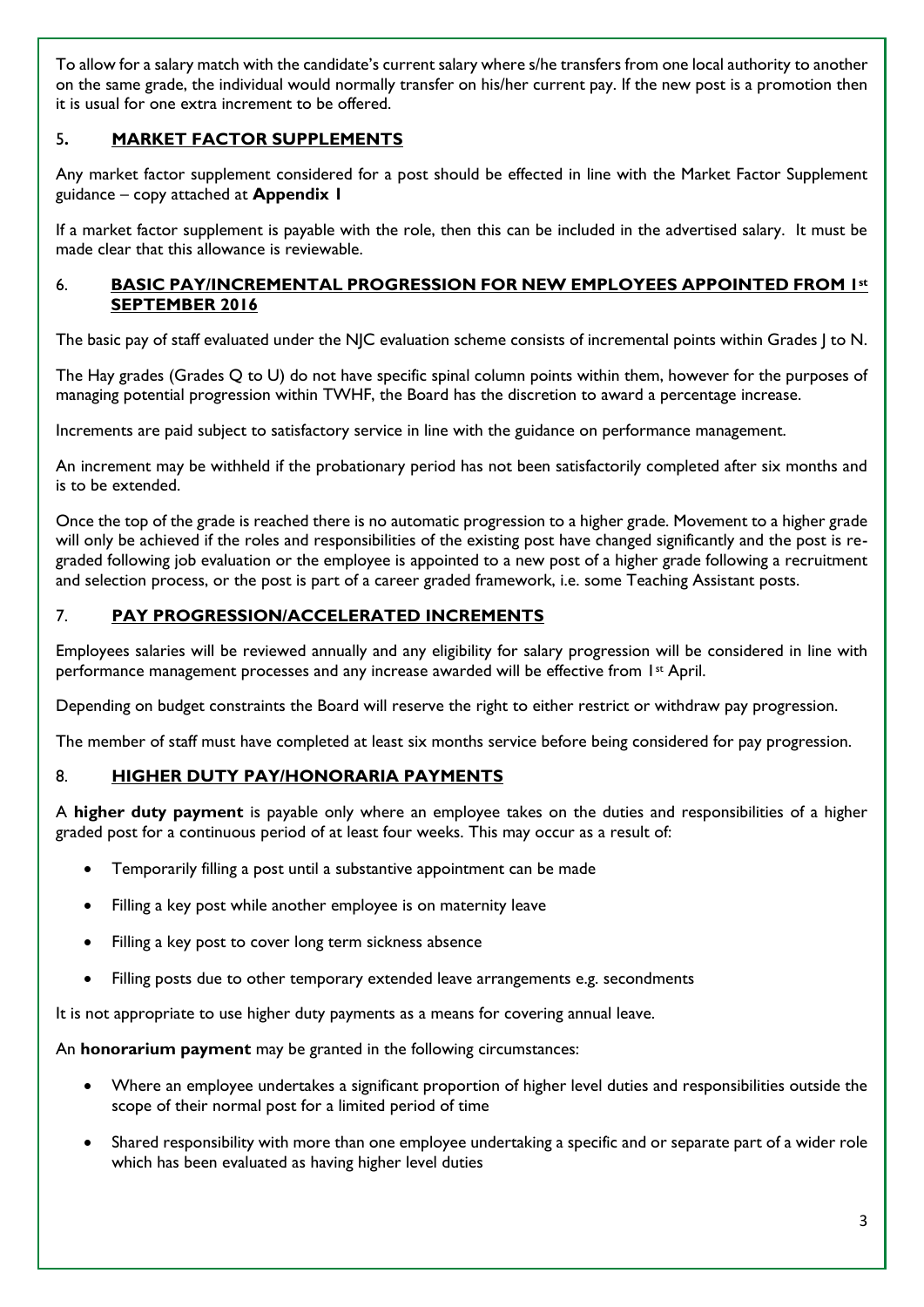Where an employee undertakes work from a different job in addition to their own role, with no additional staffing resource, and that work is evaluated on the same band.

Honoraria will not usually be paid where additional work is undertaken which is of a like nature to the individual's existing job description.

## 9. **PROGRESSION FOR TEACHING ASSISTANTS (Swindon NJC)**

In order to attract, develop and retain high calibre Teaching Assistants, a career-graded structure exists for this group of staff, which incorporates four levels for the role as follows:

- TA Entry Grade |
- TA Standard Grade K
- TA Specialist Grade L
- HLTA Grade M

TA Entry post-holders will have the opportunity to move to a TA Standard job description and grading when they have successfully completed two years in a TA Entry post, or have at least two years evidenced experience in a similar role. On moving to the TA Standard role, they will be required to undertake the criteria outlined in the job description/person specification for that post.

There is no automatic movement from TA Standard to Specialist or from TA Specialist to HLTA. Individuals wishing to undertake a higher graded role will need to apply for a post at that level when a suitable vacancy exists.

Progression through the various grades is not automatic and is dependent upon individual review and assessment in line with performance management guidance.

#### 10. **JOB EVALUATION**

Job evaluation may be carried out on posts for a number of reasons including: when posts are newly created or vacant; as part of a restructuring exercise or when it is considered that the duties of the post have changed since it was last evaluated (re-evaluation).

Job evaluation is necessary to determine the appropriate level of remuneration as a fair reflection of the duties and responsibilities of the job. Job evaluation also helps to ensure that the pay and grading of similar posts across schools is consistent and establishes the extent to which there is comparable work between jobs so that equal pay can be provided for work of equal value. It is important to remember that job evaluation is an evaluation of the job that is required, not the person.

There are a number of generic job descriptions covering a wide range of roles within TWHF. These posts have been evaluated using the Local Authority's job evaluation scheme and it is expected that most posts within TWHF will be in accordance with these generic job descriptions.

There may be occasions when the duties and responsibilities undertaken or required by TWHF fall outside these generic roles and in these instances the following procedure should be adopted.

The current job description (if applicable), the new proposed job description and a structure chart should be completed and sent to the Central HR team.

The basis for job evaluation is the information contained in the job description, person specification and structure chart. The HR team will work with the line managers, to ensure that these documents accurately reflect the full responsibilities and duties of the post and the skills, knowledge and experience required to carry out the duties. Where the post holder is in place at the time of evaluation these documents should be drawn up in consultation with the post holder and agreed.

Once the relevant documentation is complete, the job will be evaluated and HR will inform the line manager of the resultant grade.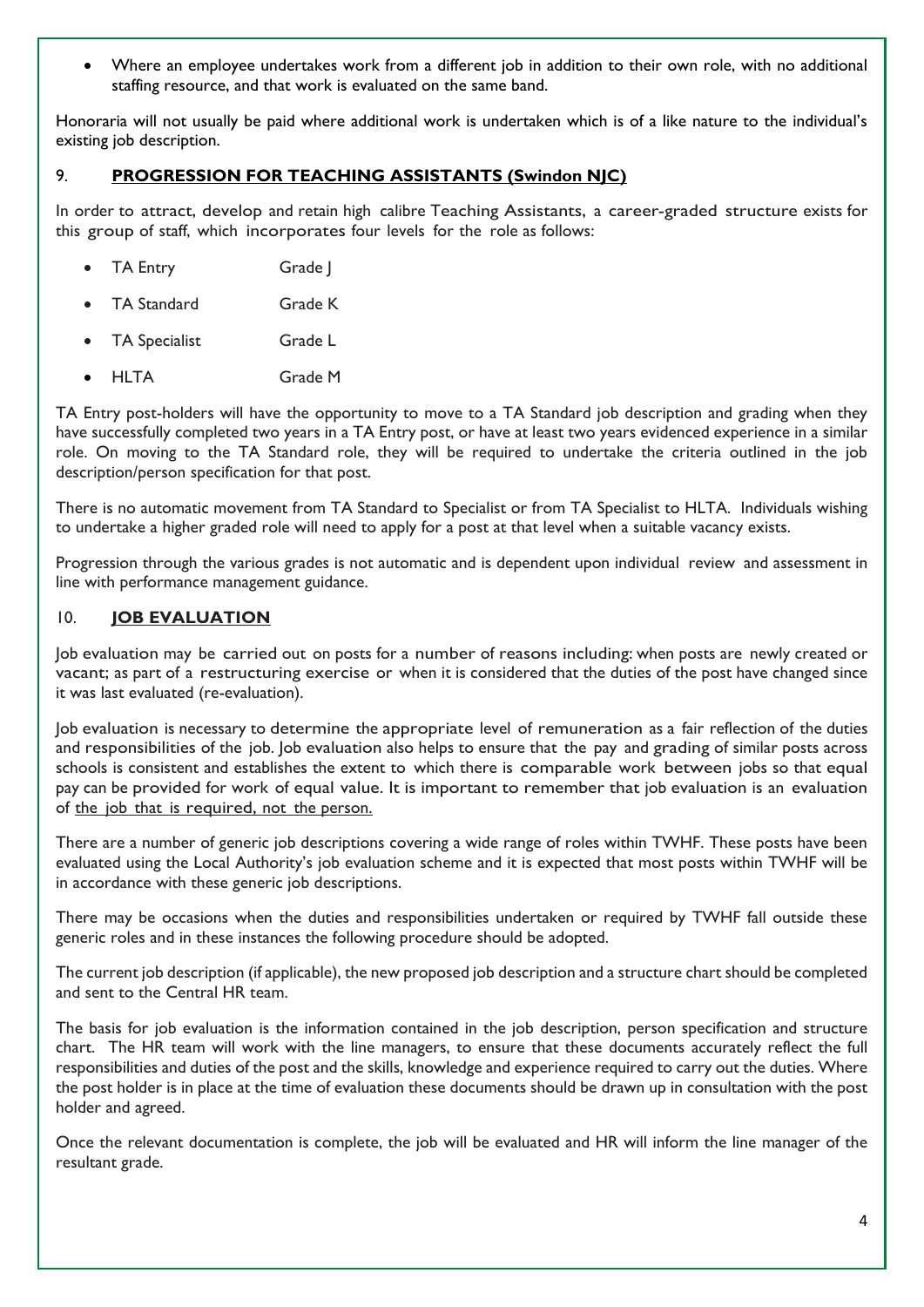Job evaluation should not be used to recognise temporary additional duties where employees act up in the absence of more senior employees. Temporary responsibility and honorarium payments can be used for this purpose as outlined in paragraph 7.

# 11. **RE-EVALUATION**

There may be occasions when a job changes substantially in terms of the duties and responsibilities attached to it. In these circumstances, line managers should firstly agree a revised job description with the employee. This revised post needs to be mapped against the generic job descriptions in the first instance to establish whether the revised duties and responsibilities are encompassed within an existing evaluated job.

If this is not the case, then the process outlined in paragraph 11 should apply.

Re-evaluation of *newly appointed or previously restructured posts* will only be considered once the post holder has been in the post for a period of twelve months, unless it is agreed that the role of the post is significantly different from that envisaged or if there has been a significant change in the duties and/or responsibilities of the post since the date of appointment.

Re-evaluation of *existing posts* may only occur where it is considered that there has been a *significant change* in the duties and/or responsibilities since the previous evaluation, or it is perceived that a *comparator* post is graded higher and the employee has identified the job title and location of that comparator post.

If evaluation is being requested as a result of a change in responsibility for managing other posts this should be included on the form and whether they are new or existing posts. If any other post loses direct responsibility for managing posts as a result of the re-evaluation, then they will also need to be re-evaluated as part of this process.

Following evaluation, the line manager will be informed of the evaluated grade.

# 12. **APPEALS AGAINST JOB EVALUATION**

Appeals can be made against Job Evaluation on the following grounds:-

- The employee thinks that the scheme has been wrongly applied, e.g. factor levels have been wrongly allocated. The post-holder should indicate where s/he considers them to have been wrongly applied by giving examples and providing evidence. The post-holder should not suggest the level s/he thinks is appropriate.
- The employee believes that an equivalent job within the school is more highly graded. The post-holder should give specific examples.
- The Job Description/Person Specification has been misinterpreted. The post holder should give examples and evidence to indicate where s/he believes the information was misinterpreted. The submission should clarify information, not include additional information. Re-written job description/person specifications should not be submitted at this late stage and will not be considered.

The post-holder has 10 calendar days from the date s/he was notified to submit his/her appeal in writing to Central HR.

There is only one level of appeal and the outcome of the appeal could result in the evaluated grade going up, staying the same or going down.

Following the appeal, the job holder will be informed of the outcome. If the grade has changed the Central HR Team will notify its payroll provider and ensure that the correct contract documentation is in place.

# 13. **INTERNAL RE-DEPLOYMENT INTO A LOWER GRADE (Protection Arrangements)**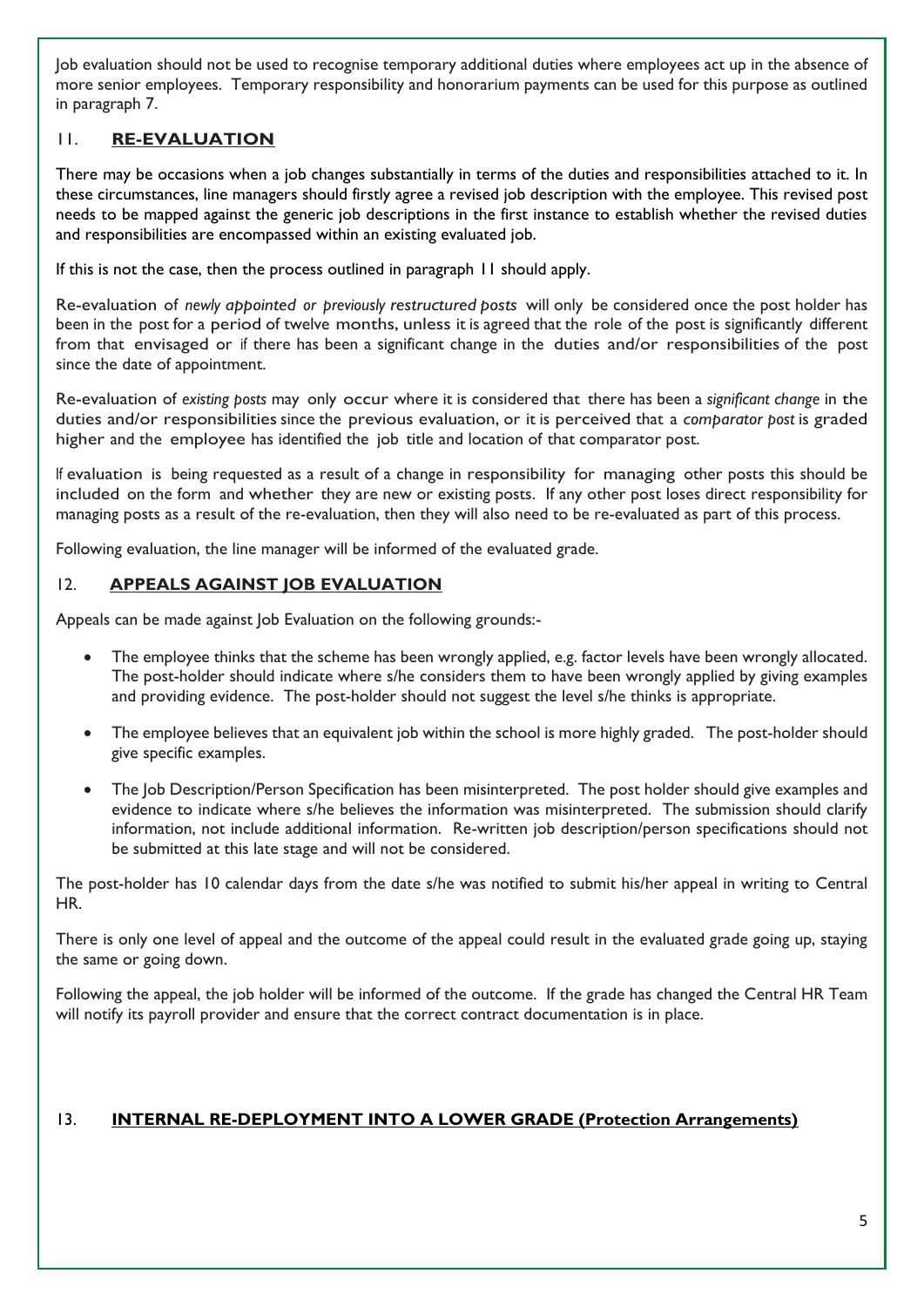For staff who are re-deployed to a lower level job due to restructuring, their new substantive level of pay will be to the top of the new grade for NJC grades and to the mid-point of the grade for Hay grades. Pay protection will apply for 1 year from the date of appointment and will be applied as follows:

- If the new grade is one level below the old grade, then salary will be protected at the current level.
- If the new grade is more than one level below the old grade, then salary will be protected to a level relevant to one grade above the new grade. This will be at the top of that grade for NJC grades and to the mid-point of the grade for Hay grades.

#### Examples:

Current grade T, salary £52,902, new Grade Q. New substantive salary will be £35,717 (mid-point of Q), protection for 1 year at £40,576 (mid-point of R)

Current grade N, salary £28,987, new Grade M. New substantive salary will be £26,198 (max of M), protection for 1 year at current rate of £28,987

Employees on pay protection will not receive pay progression whilst receiving pay for the higher grade.

## **SECTION 2 – PERFORMANCE MANAGEMENT**

#### 1. **INTRODUCTION**

Pay progression for support staff is directly linked to the outcome of the performance management process.

Performance Management for support staff is a process designed to support the development of staff in order to continually improve professionally, raise standards and drive improvement across TWHF

This guidance is intended to ensure that each member of staff's performance is reviewed and targets set on an annual basis and that an exchange of views will take place between the jobholder and their line manager.

The benefits of performance management in terms of improved communication and enhanced performance, both for the individual and the TWHF, will only be achieved by the continuous commitment of all those involved in the process.

The performance management scheme has been designed to meet the following specific objectives:-

- To assist staff in performing their roles to the best of their ability and maximise their contribution to the overall objectives
- To identify individual training needs
- To highlight the potential that each individual has to develop within his/her current position or for another role
- To give the basis for determination of pay progression within the Pay and Grading system and to provide an opportunity to either:
	- a) Award pay progression to those who achieve an overall 'achieved' or exceed' rating against objectives and overall performance
	- b) Withhold pay progression for those that are awarded a 'not achieved' or 'partly achieved' rating against their objectives

Employees will still receive any nationally agreed cost of living increase each year.

# 2. **NEW STARTERS**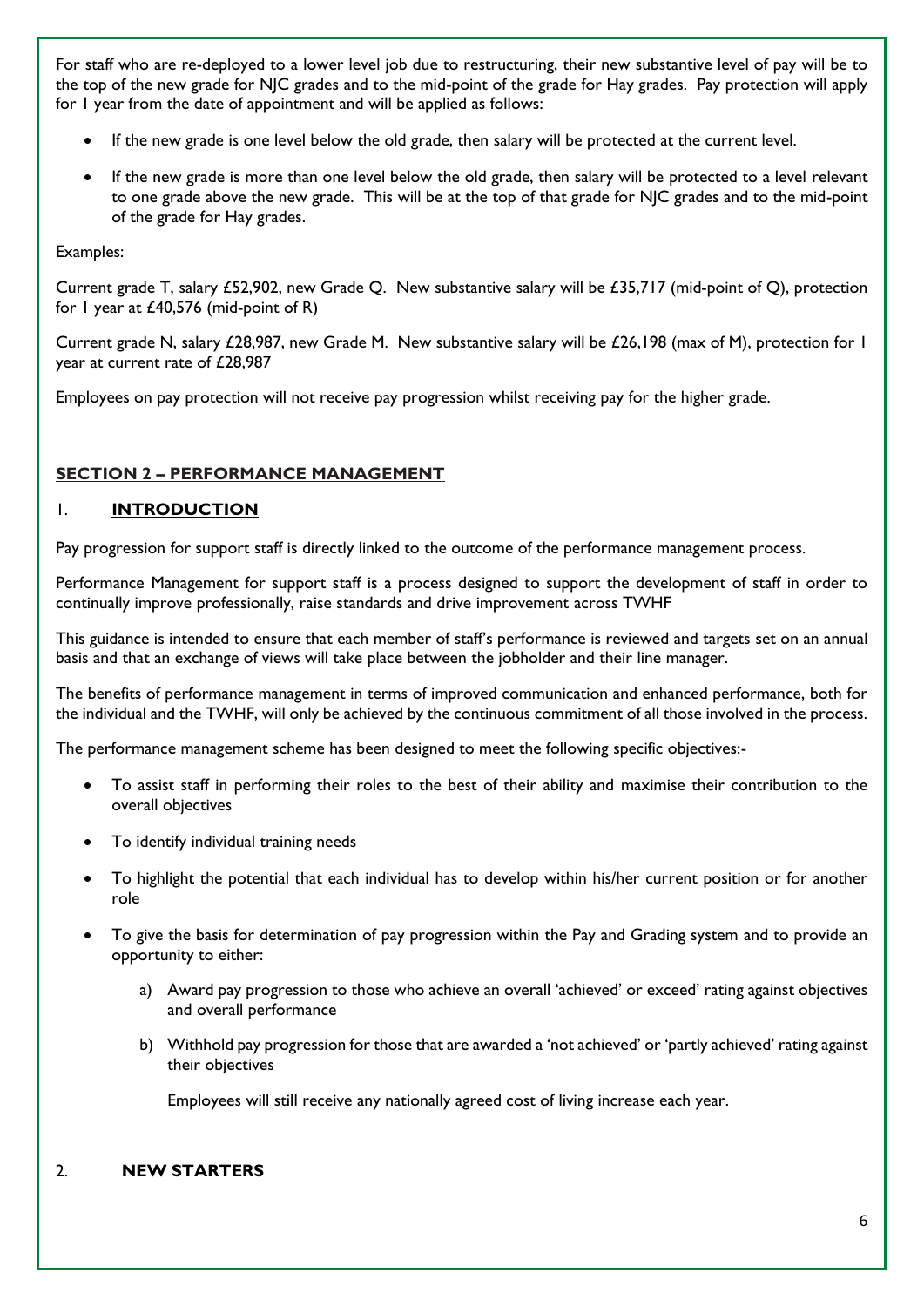All employees must have more than 6 months service in their current post, when the annual Performance Management appraisal takes place in April to qualify for the award of an increment.

Where employees have 6 months or less service they will be rated as 'No rating -Too early to assess' and will have to wait until the following performance year to be eligible for pay progression. This will apply to employees starting after 1 October each year. Incremental awards will not be granted part way through the year, backdated or be pro-rata'd once the employee has reached more than 6 months service.

Employees starting after 1 October each year will still participate in the performance management process and have objectives set and reviews undertaken.

All employees who start after 1 October 2018 will have to wait until April 2020 for their first potential pay progression.

# 3. **OBJECTIVES**

The Support Staff Performance Appraisal requires managers and employees to agree objectives for each performance year. The overall rating is based on an assessment of the performance against individual objectives at the annual appraisal. There will need to be sufficient evidence at the end of the cycle to make an appropriate judgement with regard to the PM rating.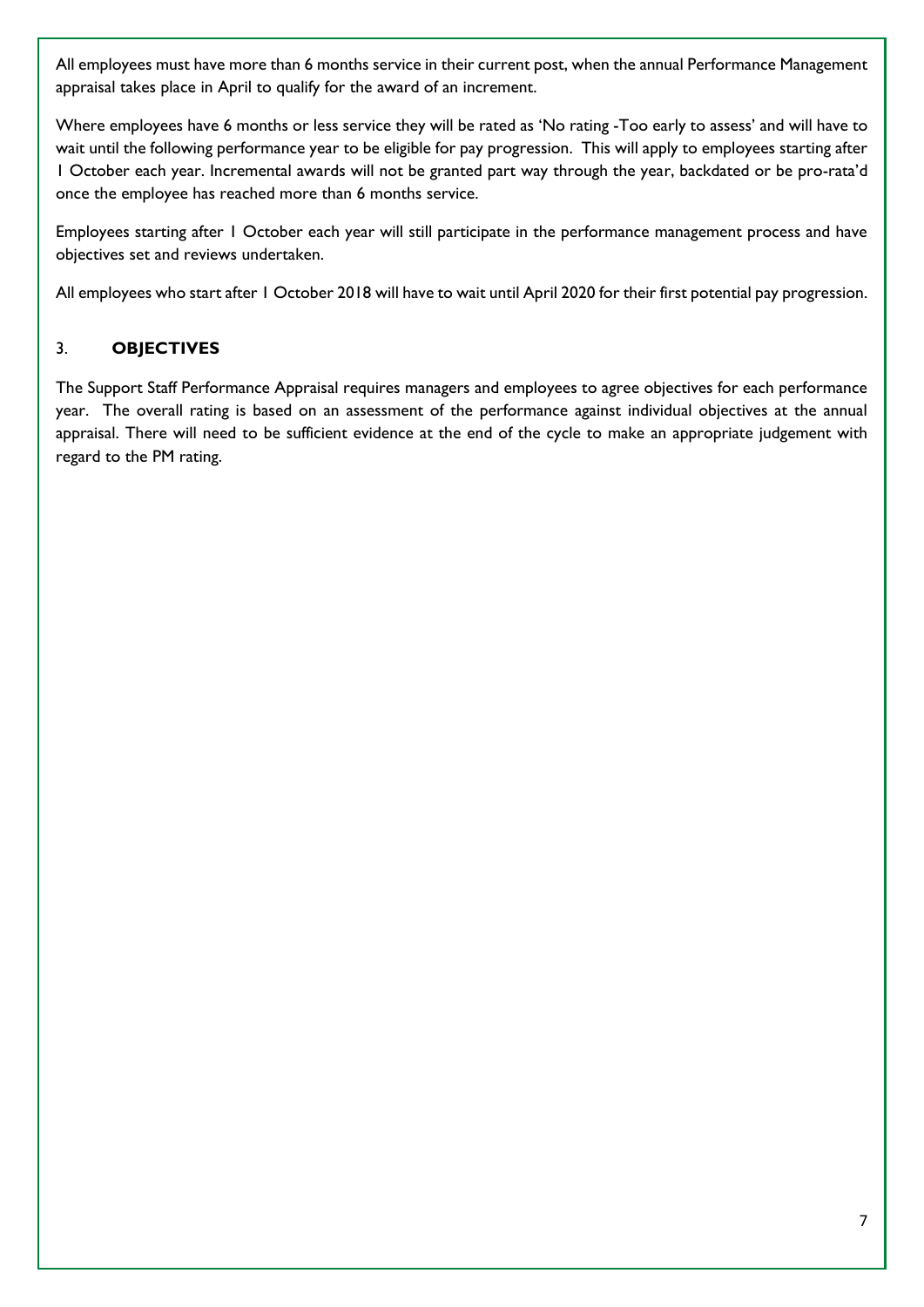## 4. **LINKING OVERALL RATINGS TO PAY**

From April each year pay progression will be awarded as follows:

#### '**Achieved/Exceed' rating (not at top of grade)**

An employee who is appointed after April 2018 or employed on a | grade post on the NJC scale who receives an overall 'Achieved' rating and is not at the top of their grade will move one increment to the next spinal column point (SCP). In exceptional circumstances where they are awarded 'Exceed' then the Board has the discretion to award an additional increment where there is scope to do so within the grade.

If an employee appointed to Swindon NJC grades K – N prior to April 2018 receives an overall 'Exceed or 'Achieved' rating and there is scope to progress within the grade they will be awarded 2 increments.

For staff on Hay grades progression will be **determined by the TWHF.**

#### **'Exceed/Fully Achieved rating (at top of grade)**

All employees at the top of their grade, will not be eligible to receive an increment

#### **Withholding pay progression: Not Achieved or Partly Achieved**

Pay progression will be withheld where an employee is rated as 'Not Achieved or 'Partly Achieved. Where this occurs, the manager will need to identify with the employee what support is required in order for the employee to achieve a 'Fully Achieved' in the following year. This may require further training and support which should be included in an employee's Personal Development Plan and associated objectives.

Pay progression can also be withheld where;

- An employee is being managed under the formal performance capability process.
- An employee has a formal performance improvement plan in place.

#### **Payment of previously withheld pay progression**

Where pay progression has been withheld for a 'Partly Achieved rating the increment may subsequently be paid following the mid- year performance review if;

The employee is subsequently withdrawn from the formal performance capability process If the employee can demonstrate sustained improved performance to the required level at the mid- year performance review.

Any withheld pay progression that is subsequently awarded following the mid-year review in October will be paid in the November salary and will not be backdated to the normal annual increment payment date of April.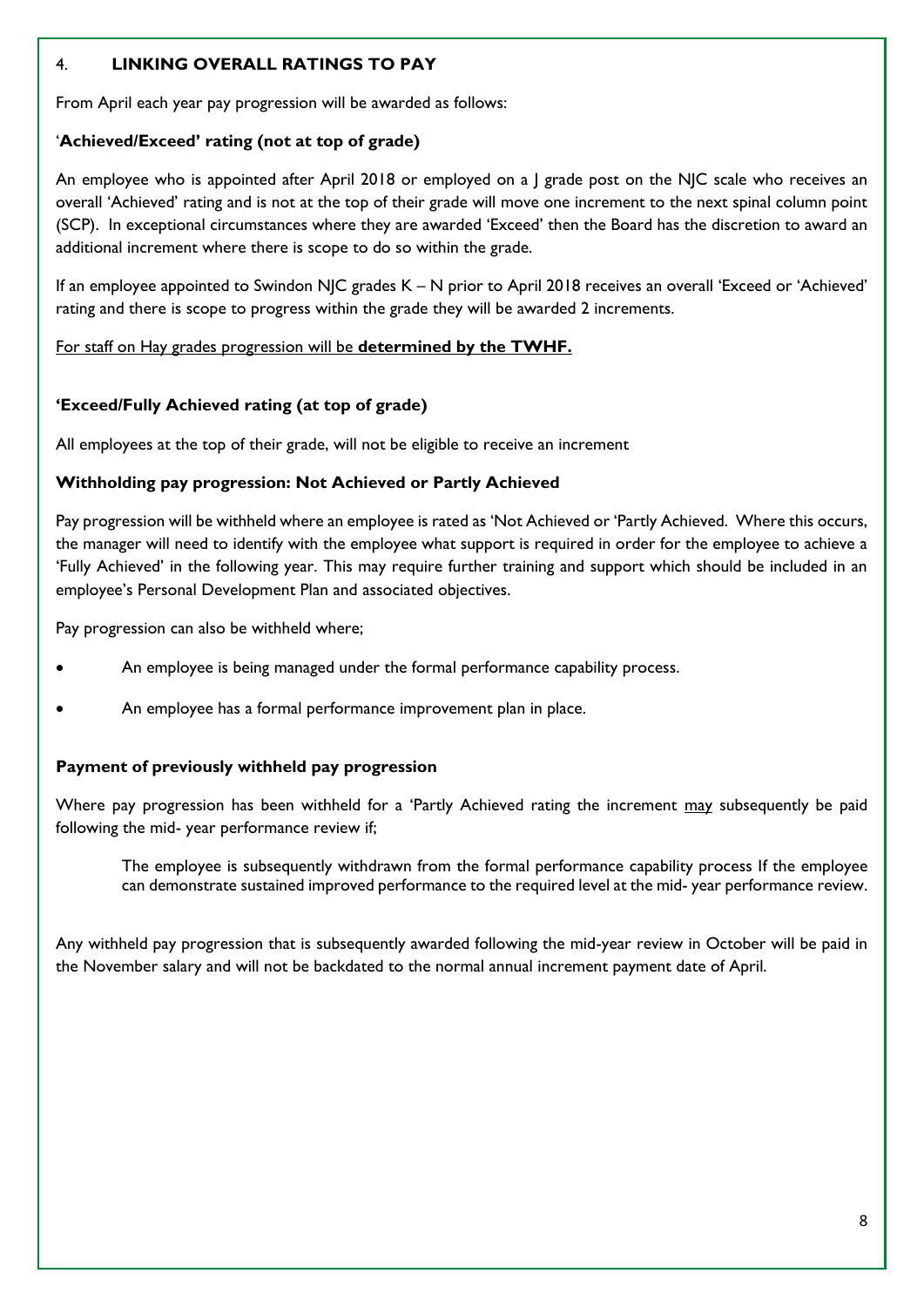## 5. **Managing Absence within the Performance Year**

#### **Long Term Sickness and Career breaks**

An employee will need to accrue more than 6 months in their role during the performance year to receive a performance rating for that year. The same principle applies if someone has had a number of absences due to sickness over the year, in which case there must be more than 6 months cumulative attendance at work for an assessment to take place. If an employee is off for more than 6 months cumulative in a performance year then a rating of 'No rating - insufficient service due to absence' will be entered for that performance year, unless the absence is linked to a recorded disability.

## **Disability**

Where an employee is absent from work for a reason relating to a recorded disability, which is covered within the Equalities Act 2010, and the absence spans the whole performance year or the employee is at work for less than 6 months of the performance year, then the employee should be awarded a rating based on their performance over the previous performance year. This should be at a maximum of an 'Achieved' rating. For further advice and support relating to disability please contact your HR Business Partner.

## **Maternity, Paternity & Adoption Leave**

If Maternity, Paternity or Adoption leave starts during the performance year, but the employee has completed more than 6 months in their role then their performance rated up to the point of leaving should be used to award the overall year end performance rating. If Maternity / Paternity or Adoption leave spans the whole performance year or the employee is at work for less than 6 months of the performance year, then the employee should be awarded a rating based on their performance over the previous performance year. This should be at a maximum of an 'Achieved' rating.

#### 6. **Changing roles mid-year**

If an employee changes job internally during the performance year including acting-up and secondments, the current manager should hold an interim review with the employee before the change takes effect to agree and provide a provisional overall rating to the new manager (if appropriate). The new manager can then make an assessment of the employee's overall performance at the end of the performance year taking into account the information from the previous manager.

# 7. **Fixed Term Contracts**

Where a fixed term contract ends and an employee is immediately employed on a further fixed term contract, within TWHF, providing the employee has more than 6 months' service, a rating will be awarded. The process will follow as detailed above in 'Changing roles mid- year'. If the fixed term contract ends before the end of the performance year, the process ceases with the contract.

#### 8. **Moderation Process**

It will be the responsibility of the Pay & Remuneration Committee to review all ratings entered to ensure that there has been a consistent approach to the awarding of ratings and raise concerns with the appraising manager regarding ratings entered where appropriate. This may result in a review of the performance appraisal rating awarded.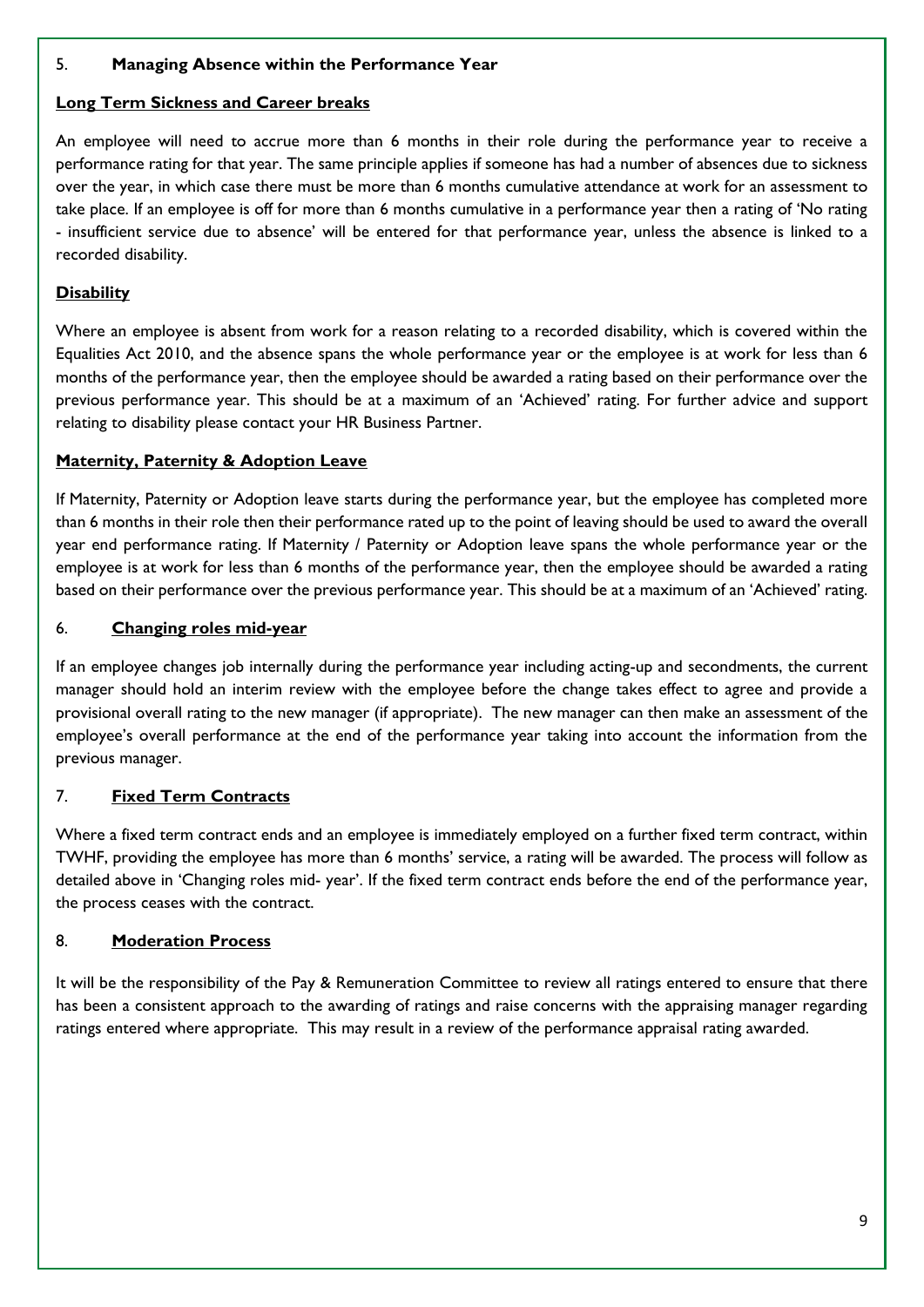## 9. **Payment of Achieved / Exceed rating outcomes**

Following the moderation and approval process overall ratings entered will be amended where necessary, and those employees who have a 'Achieved' or 'Exceed' rating will be awarded the relevant pay progression.

## **Process for withholding pay progression**

Where a manager assesses an employee with one of the following ratings, pay progression will automatically be withheld:

- No overall rating Too early to assess
- No overall rating Insufficient service due to absence
- Not Met
- Partly Met

Any pay recommendations should be referred to the Pay & Remuneration Committee for ratification before implementation. Pay progression will take effect from 1<sup>st</sup> April each year.

| Performance appraisal overall<br>rating   | Pay Progression                                             |
|-------------------------------------------|-------------------------------------------------------------|
| No overall rating:                        | None                                                        |
| Too early to assess                       |                                                             |
| Insufficient service due<br>to<br>absence |                                                             |
| Not met                                   | None from I April                                           |
| Partly met                                | None from I April                                           |
| <b>Fully Achieved/Exceed</b>              | Pay progression - either I<br>point or 2 dependent on grade |
| Not top of grade                          | and when employed                                           |
| Fully achieved/ Exceed                    | None                                                        |
| Top of grade                              |                                                             |

# **Appeals within the PM Process**

If employees feel unhappy regarding their assessment they should speak to their line manager in the first instance. If concerns remain the appeals process detailed in Appendix 2 should be followed.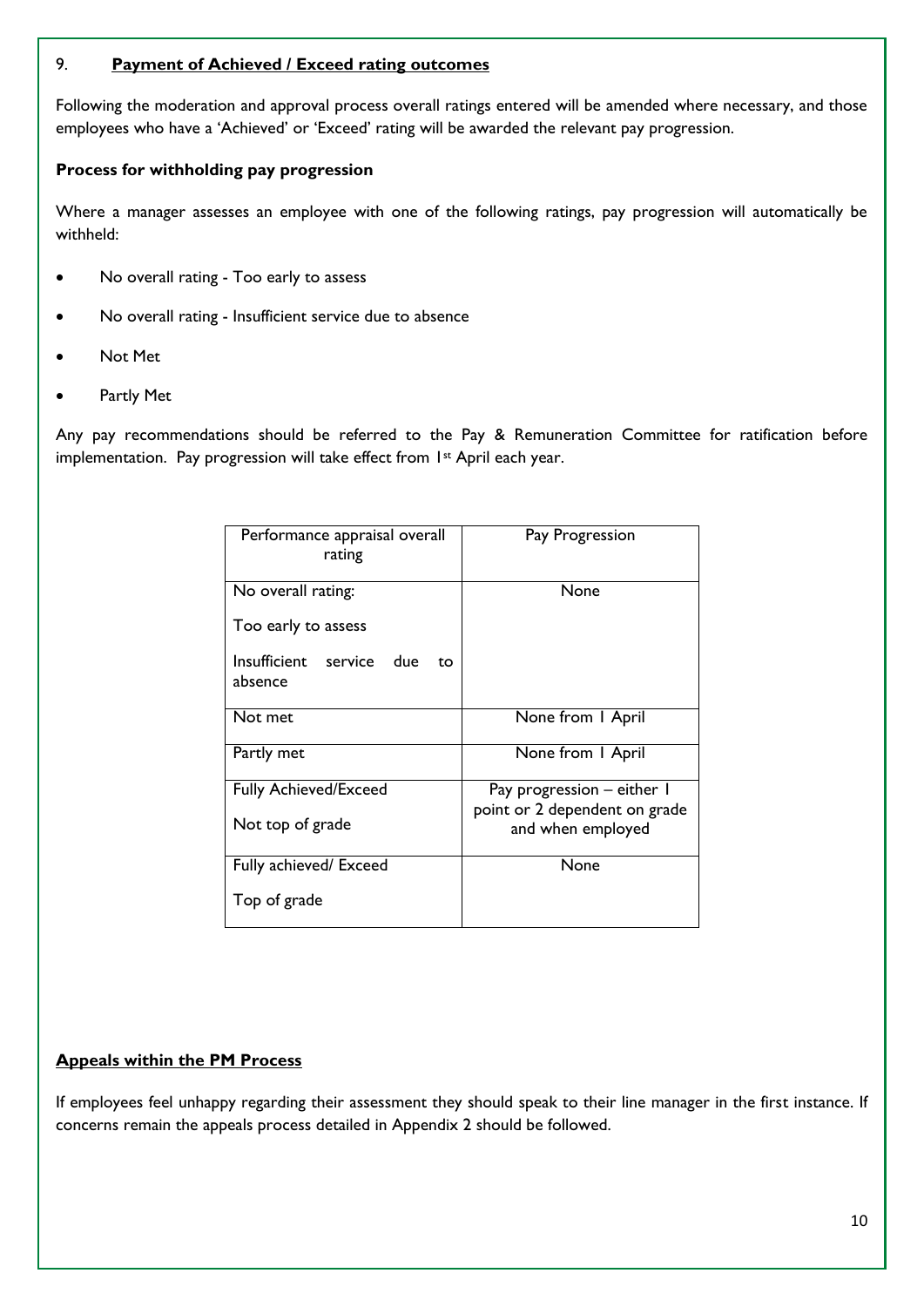## (**Appendix 1)**

## **MARKET FACTOR SUPPLEMENT**

All employees are appointed to posts, which have been evaluated under either the NJC or Hay job evaluation scheme and pay grade structures and salaries are determined under these schemes. External labour market conditions can produce a situation in which staff with scarce skills and expertise can command higher salaries than the maximum provided under the current grading mechanism for that post. The relevant labour market may include another local authority or elsewhere in the public or private sectors.

The Equal Opportunities Commission (EOC) recognises that an employer may wish to pay one group of workers more than another, even though their work is of equal value, because the "going rate" for the job is higher. This may be due to geographical reasons or a skills shortage in one job compared to another.

Market factor supplements are not linked to an individual's actual or anticipated performance within the role. They are linked to the difficulty in recruiting to certain posts requiring specific skills or qualifications.

In these exceptional circumstances, the HR Director can, at his / her discretion, make additional payments to recruit and retain such employees.

The rationale for applying a market factor supplement is to:

- Support the recruitment and retention of quality employees to key roles within TWHF.
- Ensure there is strong evidence to support a supplement/adjustment, so that the Federation is not at risk of being challenged on the basis of Equal Pay.
- Ensure that additional supplements/adjustments will be applied to achieve effective recruitment and retention in a fair, consistent, transparent and robust manner and in a way that does not discriminate against any individual or groups of employees.
- Ensure that TWHF remains competitive within the market place.

The HR Director must be able to demonstrate that there are objectively justified grounds to enhance the pay of a particular job by the payment of a market factor supplement.

The assessment should be based on all or some of the factors below, by demonstrating that:

- There is difficulty in recruiting to a post resulting in actual or foreseeable operational and/or organisational problems;
- A high turnover rate is linked to employees leaving due to salaries not being high enough;
- These problems will be removed or reduced by paying a market factor supplement and that it will be subject to review as circumstances change;
- The external market rate for the job is higher than the internal rate. This includes knowledge of pay offered by competitor organisations, locally or nationally, and other local authorities that employ similar roles (evidence of pay rates based on adverts etc. must be provided);

This research for evidence will vary depending on the nature of the role(s) and the type of information available but must be robust to support any supplement that may be challenged through an Equal Pay Claim. The evidence may include some or all of the following:

- Recent salary surveys supplied through recognised providers (e.g. Hay);
- Internet research of similar jobs being advertised by other organisations;
- Details of minimum, maximum and median salaries of the role(s) in the other organisations being investigated.

The cost of any market factor supplement must be met by TWHF.

Market factor supplements will not be included as part of an employee's total salary when responding to e.g.

mortgage application references. They may, however, be stated separately.

Any request for market factor supplements must be determined by the HR Director. To assist their deliberations, the following must be provided

- Evidence of comparable posts in three relevant organisations
- Evidence of inability to recruit to the post on the evaluated scores/grades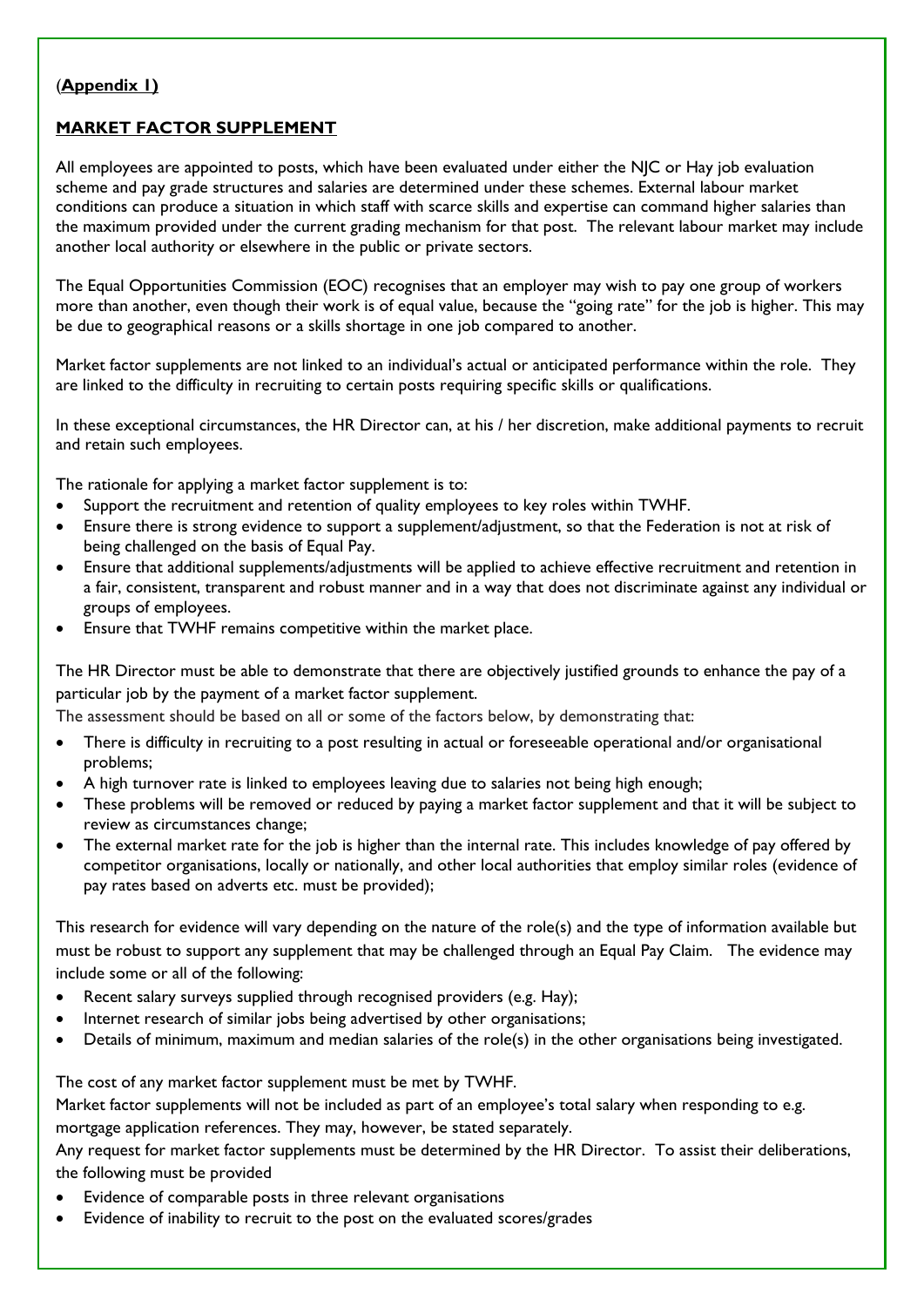- Outline of operational problems caused by non-filling
- Amount of supplement recommended (having regard to comparative salary levels)
- Timescale of review

The value of the market factor should be capped and will not exceed the maximum market rate that has been identified as part of the evidence gathering.

The value of the supplement/adjustment will be the difference between TWHF pay level and the market rate, as detailed above. It will be a specific amount and it is not linked to the annual cost of living increase or performance pay progression.

Records must be maintained to demonstrate the purpose, justification and extent of any proposed supplement. If a market factor is applied to a particular post, it will be applied to all current and new employees in that post. For current employees, the increase will take effect the month after the review.

TWHF should send written confirmation to the employee detailing the basis for the application of the market factor, the amount of the market factor supplement, the effective date, the duration for which the payment will be applied, arrangements for review and how any subsequent changes will be implemented.

The Federation should ensure that their payroll provider is given notification of any supplement to be paid. The payment of market factor supplements is temporary and may cease if the market conditions change and market pay rates fall or rise, or the employee leaves, transfers to another role or is seconded to a different post that does not attract a market factor supplement/adjustment. Similarly in the event that the post is vacant and subsequently filled, the market factor is not inherited and will need to be determined at the point of offer of that post.

In the event of there no longer being a justification to pay a market supplement, it will be withdrawn. Following the review, a notice period of 3 months will be given of the intention to reduce or withdraw the additional payment. The market factor supplement will then be reduced or withdrawn.

If the post holder is promoted or appointed to another position, which is not subject to a market factor supplement, the market factor will cease with effect from the last date of their existing post.

The market factor will not be subject to any annual pay award. The market factor will be applied in addition to the incremental point at which the individual is paid for NJC graded posts and in addition to their basic pay for Hay graded posts.

The amount of any market factor should be clearly identified as a separate temporary payment/adjustment and not incorporated in the basic grade/rate of pay for the post. It will not alter the grade of the post which is determined by the job evaluation process.

Payments will be made on a pro-rata basis to the hours worked for staff working part-time in the post, based on the amount for full-time employees. The payment will be subjected to tax and national insurance contributions.

As the market factor supplement forms part of the employee's contractual pay, it is therefore pensionable. Employees are required to pay pension contributions on the value of the market factor supplement if they are a member of the Local Government Pension Scheme.

The market factor supplement will be included in gross pay and will be included in calculations for e.g. sick pay, maternity/paternity/adoption pay, holiday pay, overtime pay, redundancy pay and when making any deductions.

The HR Director must review at agreed intervals the payment of a market factor supplement in order to ensure that it continues to be justified and the amount paid is still appropriate. The review date may differ from the salary review date, but must be done at least every two years, depending on the circumstance of the case.